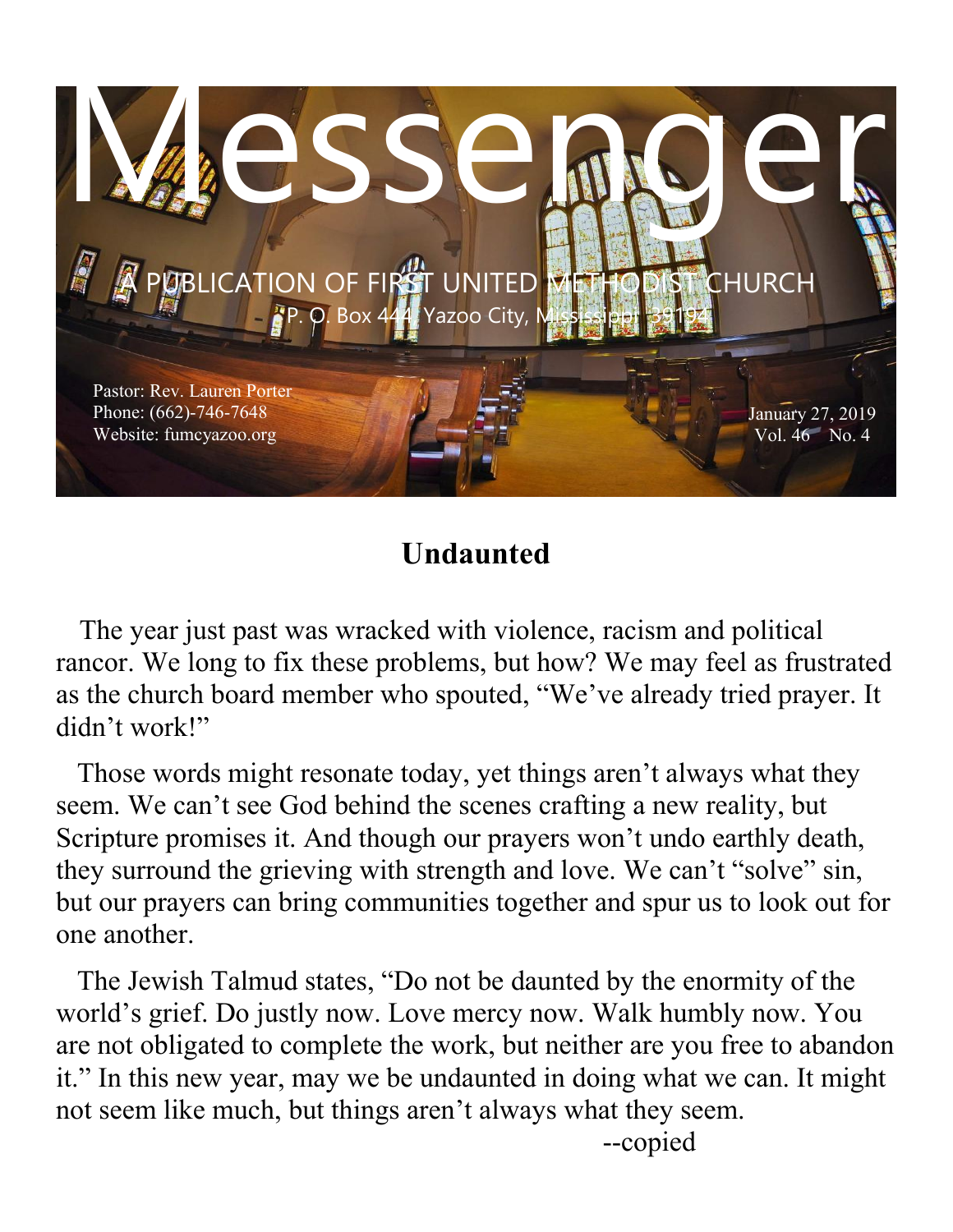## **THIS WEEKS CALENDAR**

**SUNDAY, JANUARY 27** 9:00 a.m. Come AZ U R Service 9:50 a.m. Sunday School 11:00 a.m. Traditional Service 5:00 p.m. Planet 456 6:00 p.m. Snack Supper 6:00 p.m. Adult Bible study **MONDAY, JANUARY 28** 9-12 noon Methodist Market 6:00 p.m. Trustees Meeting **TUESDAY, JANUARY 29** 6:00 p.m. Ladies Bible Study/Millie's **WEDNESDAY, JANUARY 30** 3-4:30 p.m. Confirmation Class 5:30 p.m. In the Hands of God/Prayer Meeting 6:00 p.m. Chancel Choir 6:00 p.m. Adult Bible study 6:15 p.m. Youth Small Group **SATURDAY, FEBRUARY 2** 9-12 noon Methodist Market



 This Hiskidz Choir, grades 1-6 will resume Wednesday, February 6, from 3-4:15 p.m.



29. Kathy Phillips, Anna Ryan Ragland



2. Amy Ray, Sarah Phillips, Drake Smith

# **HAPPY ANNIVERSARY**

27. Mr. & Mrs. Bill Dew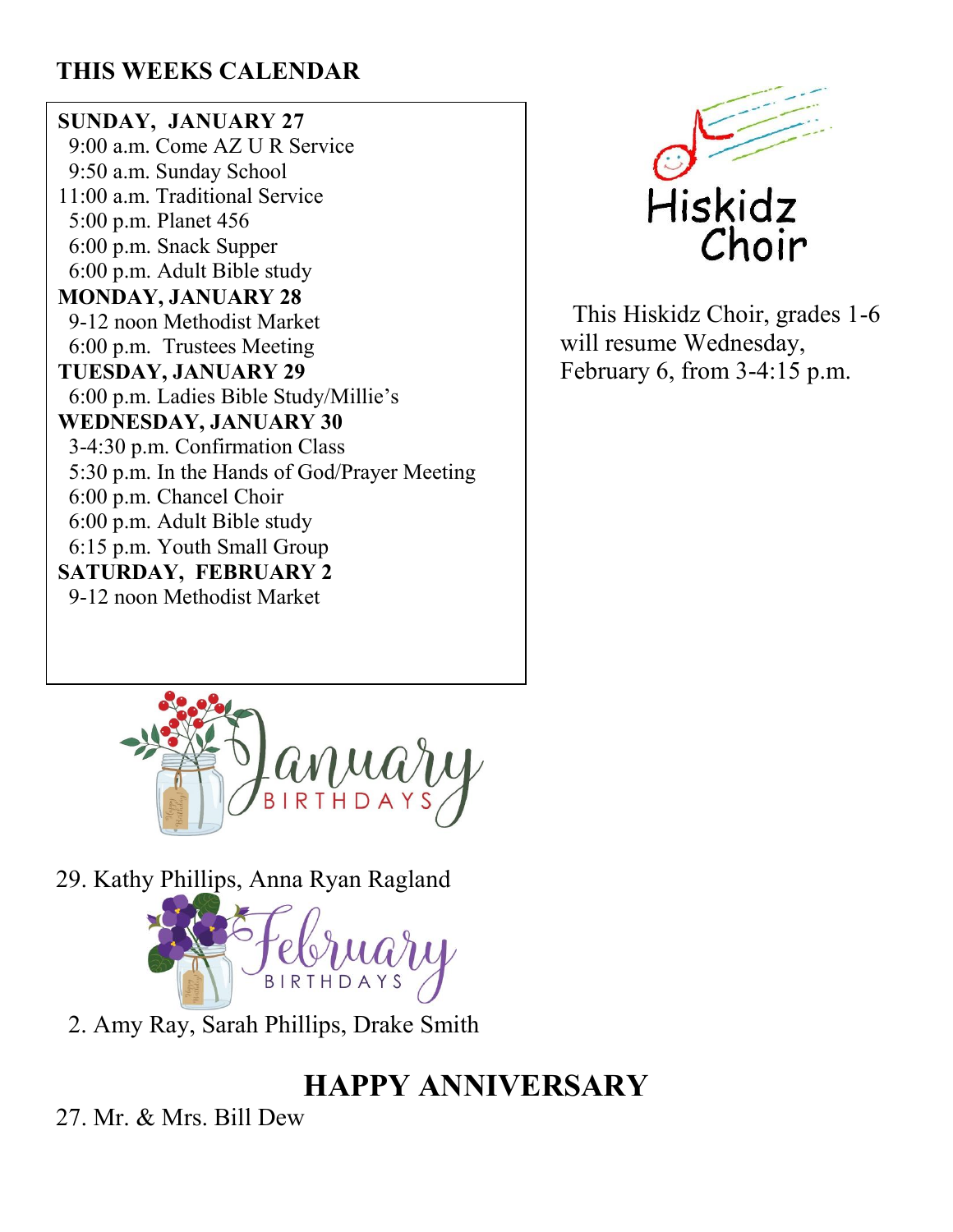

# **Solid Ground Youth**

 This week in Sunday school we will wrap up our last Small group with D-Now. We will meet in the Youth Basement and end our Disciple Now Weekend.

# **Sunday Night Youth**

 Solid Ground will not meet this Sunday night due to our weekend spent at D-Now.

# **Wednesday Night Small Group**

 Wednesday night small group will be discussing a lesson about doubt. Often times in life we are faced with self-doubt. We tell ourselves we are not good enough, that we need to change for people to like us or for God to use us. God doesn't see our flaws, He sees our potential.

 **D-Now weekend** begins this Friday and lasts through Sunday morning. I am so excited about the group of young people who will be spending their weekend at D-Now. I ask that we pray that the Lord will help each of these youth be ready to hear the message that is being presented and that He will be at work in their spirit. Thank you so much to Maggie and Trace Lane for leading our youth in small groups and to Julie and De Paul and Mary Lou and Owen Richards for providing the host homes. Also, thank you to everyone who stepped in to help prepare the meal on Saturday.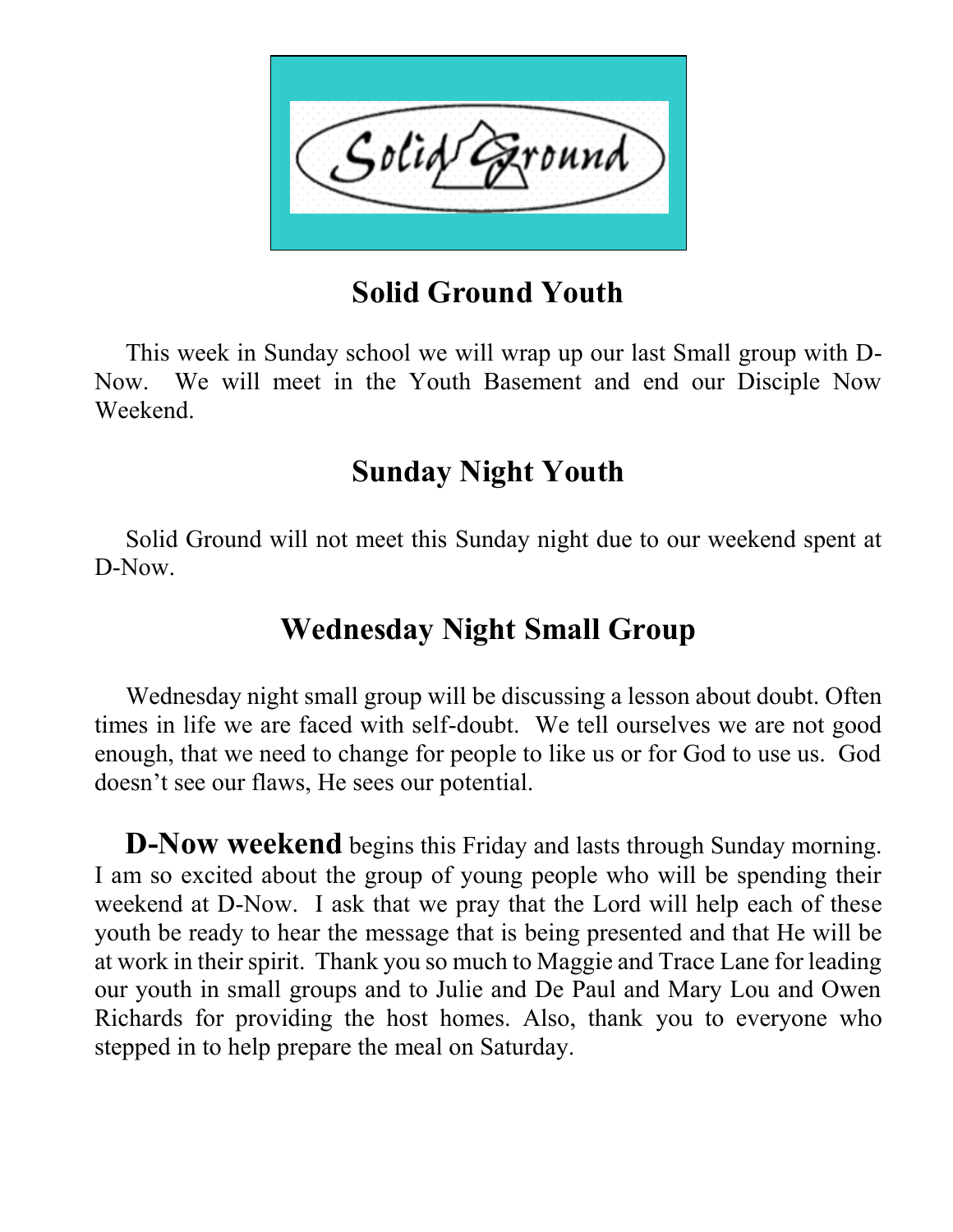# Children's Page



"God heals the brokenhearted and bandages their wounds."

Psalm 147:3



 As we wrap up the month of January our lesson this week is from the book of Luke. It is a healing story about ten men with a skin disease. It is a story of faith and gratitude. It is also a story of God's power. I hope to see you Sunday as we talk about this story together.



Bible study will meet at 5:00 p.m. and end with supper in the Fellowship Hall. We will dismiss around 6:15p.m. This week's lesson is on **Emotions.** We all have strong emotions sometimes, and we may not always know how to handle them. We must always remember that God is in control of everything, and He can certainly help us with anything we are feeling.



## Confirmation Class **Confirmation:**

Confirmation classes for  $6<sup>th</sup>$  graders began on Wednesday, January 23 $<sup>rd</sup>$ </sup> at 3 p.m. We will continue to meet after school until 4:30 p.m. These classes will meet throughout the months of January and February.